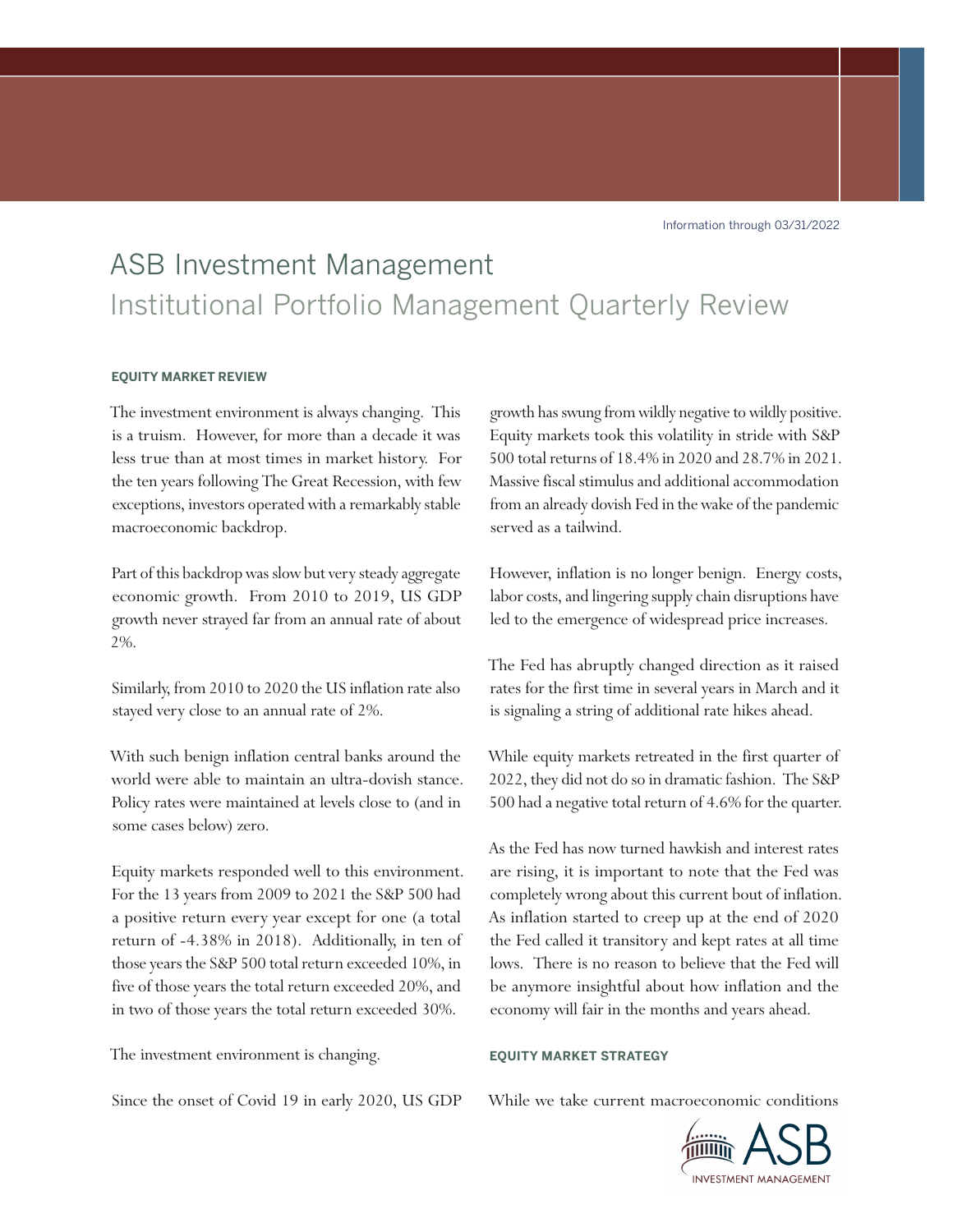seriously when considering stock selection and portfolio construction, we take our ability (and everyone else's) to forecast macroeconomic conditions with a grain of salt. The following is an example of how we incorporate current macroeconomic data into our investment process.

As has been broadly reported, a shortage of semiconductors has been one factor contributing to price increases for a wide variety of products. We also know that investment in production capacity for semiconductors is accelerating sharply driven by both private and public funds. This causes us to believe that companies providing essential tools for semiconductor production are in an enviable position.

While this gives us a reason to explore investments in such companies, we will always maintain our discipline of seeking out firms with consistently high profitability, clean balance sheets, and reasonable valuations. The latter factor is especially important when the attractive attributes of a company are well known (as is the case with semiconductor equipment makers today).

We currently have high conviction investments in two such companies. They are both currently and historically exceptionally profitable. They both have pristine balance sheets with less debt than cash on hand. Finally, they both trade at earnings multiples lower than the broad market.

While we do not know when or even if these investments will prove to be profitable for our clients, we strongly believe that adhering to our discipline as outlined above greatly enhances the *probability* that these investment will be successful.

#### **FIXED INCOME REVIEW**

Interest rates rose and credit spreads widened, driving the first quarter return of the Aggregate Bond Index to a dismal -5.93%. The Aggregate Index experienced a fifth consecutive quarter of negative total returns. The first quarter's return was the worst calendar quarter return for the index in 42 years, and third in poor performance only to the first quarter of 1980's -8.7% total return and the third quarter of 1980's -6.56% return.

Increasing inflation and a strong economy have driven rates higher. Recent jobless claims came in at 166,000, the lowest figure since 1968, and tied for the second lowest reading ever. The job market is so strong Fed Chair Jerome Powell recently described it as "tight to unhealthy." In his annual letter to shareholders JP Morgan CEO Jamie Dimon suggested that "the medicine was probably too much and lasted too long" while commenting on policymaker measures to bolster the economy during the pandemic.

 The Aggregate Bond Index has never before experienced five consecutive quarters of negative returns since its

"As the Fed has now turned hawkish and interest rates are rising, it is important to note that the Fed was completely wrong about this current bout of inflation."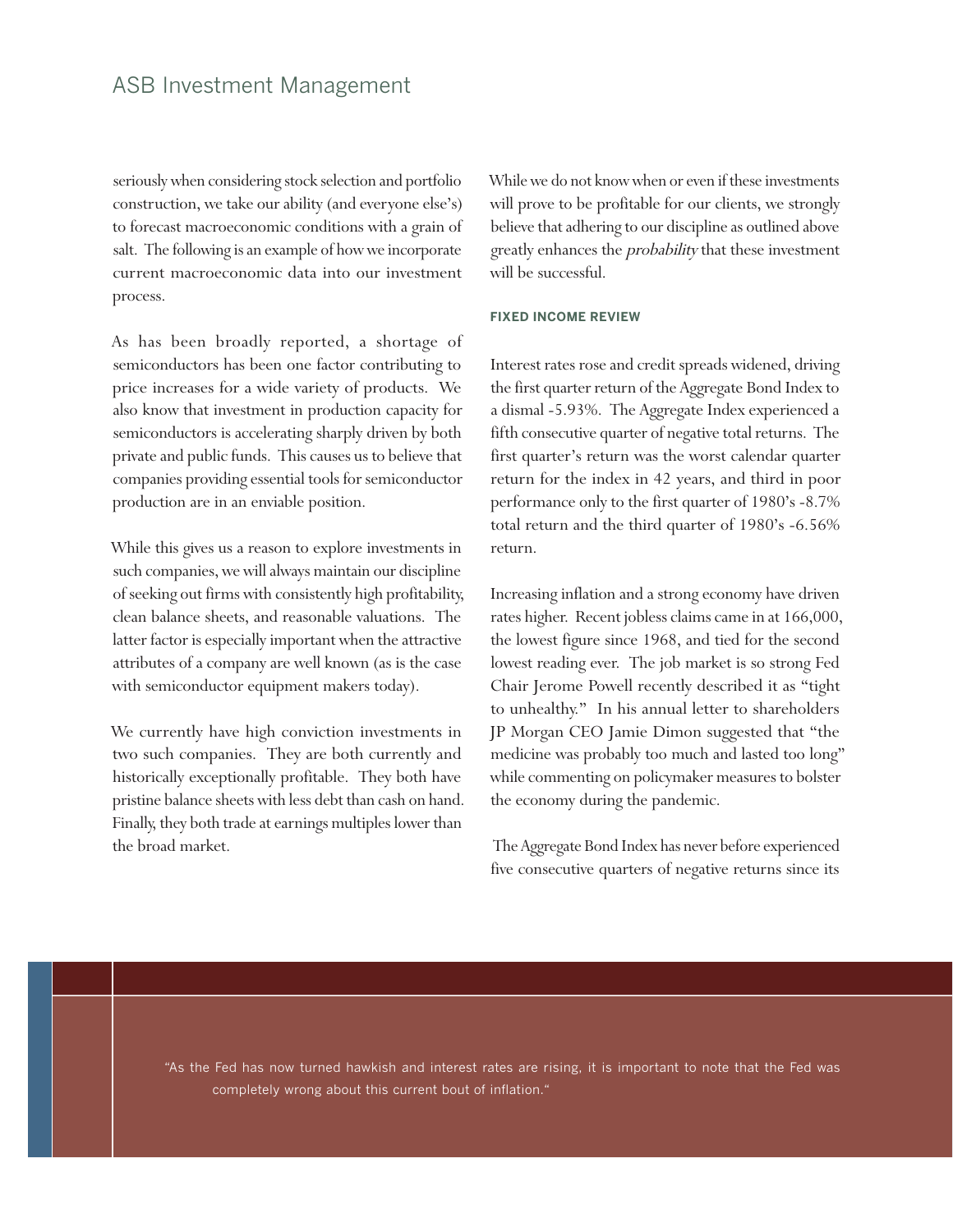inception in 1976. Fortunately, negative bond returns are producing a higher interest rate environment and higher returns on new investments. The yield curve flattened dramatically during the quarter as the 0.83% rise in ten-year Treasury yields failed to keep pace with the 1.60% increase in two- year Treasury yields.

The slope of the Treasury curve, the difference between short and long term rates, is often a good indicator of the economic cycle. A flattening curve headed toward inversion, with short rates rising faster than long rates, is a sign of economic weakness. A steeper curve, where long rates rise faster than short rates, signals future economic strength, with investors concerned more about the risk of holding long term bonds in an inflationary environment than the benefit of a steady fixed interest payment in a weakening or deflationary environment.

Two different measures of Treasury curve slope are currently signaling contrasting views.

- The Two-To-Thirty Year Curve is typically the most frequently cited measure of curve slope and portends economic weakness. Two's to thirty's flattened at the end of the first quarter when twoyear note yields of 2.34% nearly matched 2.45% thirty-year bond yields.
- The Three Month -T-Bill-to-Ten Year Treasury note yield curve is considered a more accurate

predictor of recession and remains steeply sloped, indicating continued economic strength.

While many pundits suggest a still elevated stock market is telling a story of continued economic strength that differs from the bond market's prediction of weakness, we find it interesting that the bond market's signals are incongruent.

A third curve, the Fed Dot Plot, reveals the consensus view of FOMC members with regard to where short rates will be in the future. Ominously, this curve indicates higher future Fed Funds rates. Coupled with the Fed's plan to reduce its record large balance sheet through quantitative tightening, it appears that the more accurate T-Bill to ten-year curve will soon flatten, if not invert, generating a clear bond market forecast of weakness.

These historically accurate measures of the economic cycle, paired with a strong sense that, regardless of inflation, the economy cannot withstand considerably higher rates without recession, soften any conviction that rates are headed considerably higher. Ten-year Treasury yields have risen 1% in four weeks. Over the near term, the strong momentum toward higher rates may have created an oversold condition.

# **FIXED INCOME OUTLOOK**

The factors driving interest rates higher may be fully

"While many pundits suggest a still elevated stock market is telling a story of continued economic strength that differs from the bond market's prediction of weakness, we find it interesting that the bond market's signals are incongruent."